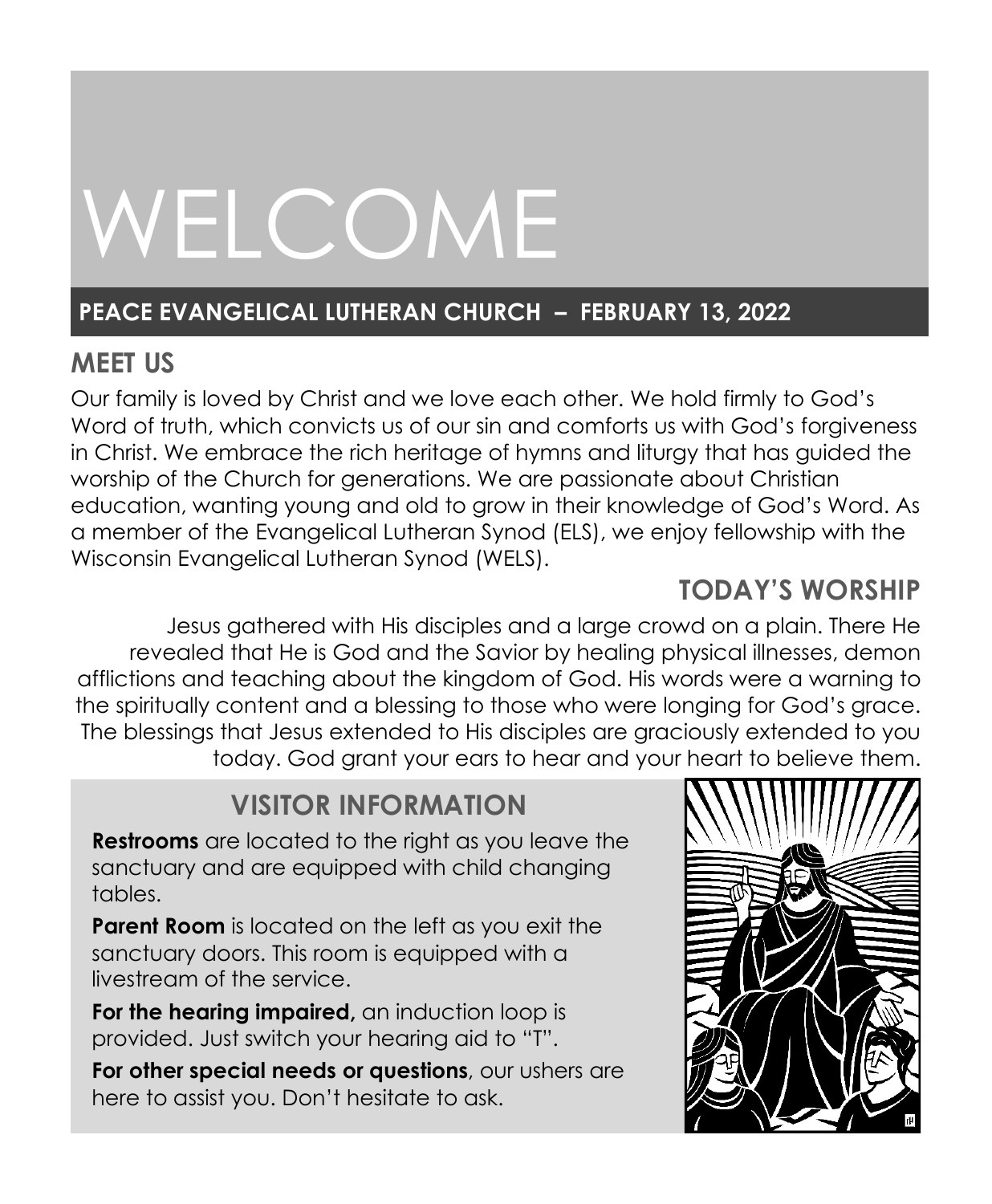# DIVINE SERVICE RITE 1 PAGE 41

# **WE COME BEFORE THE LORD**

#### **OPENING PRAYER**

O Lord, our Maker, Redeemer, and Comforter, we are assembled in Your presence to hear your holy Word. We pray You to open our hearts by Your Holy Spirit, that through the preaching of Your Word we may be taught to repent of our sins, to believe on Jesus in life and death, and to grow day by day in grace and holiness. Hear us for Christ's sake. Amen.

**HYMN** Glorious Things of Thee Are Spoken │ ELH 214

### **CONFESSION OF SIN**

Almighty God, our Maker and Redeemer, we poor sinners confess unto You that we are by nature sinful and unclean, and that we have sinned against You by thought, word and deed. Therefore we flee for refuge to Your infinite mercy, seeking and imploring Your grace, for the sake of our Lord Jesus Christ.

**O most merciful God, You have given Your only-begotten Son to die for us: have mercy upon us, and for His sake grant us remission of all our sins; and by Your Holy Spirit increase in us a true knowledge of You, and of Your will, and true obedience to Your Word, to the end that by Your grace we may come to everlasting life; through Jesus Christ, our Lord. Amen.**

**KYRIE ELEISON** (Lord, have mercy)

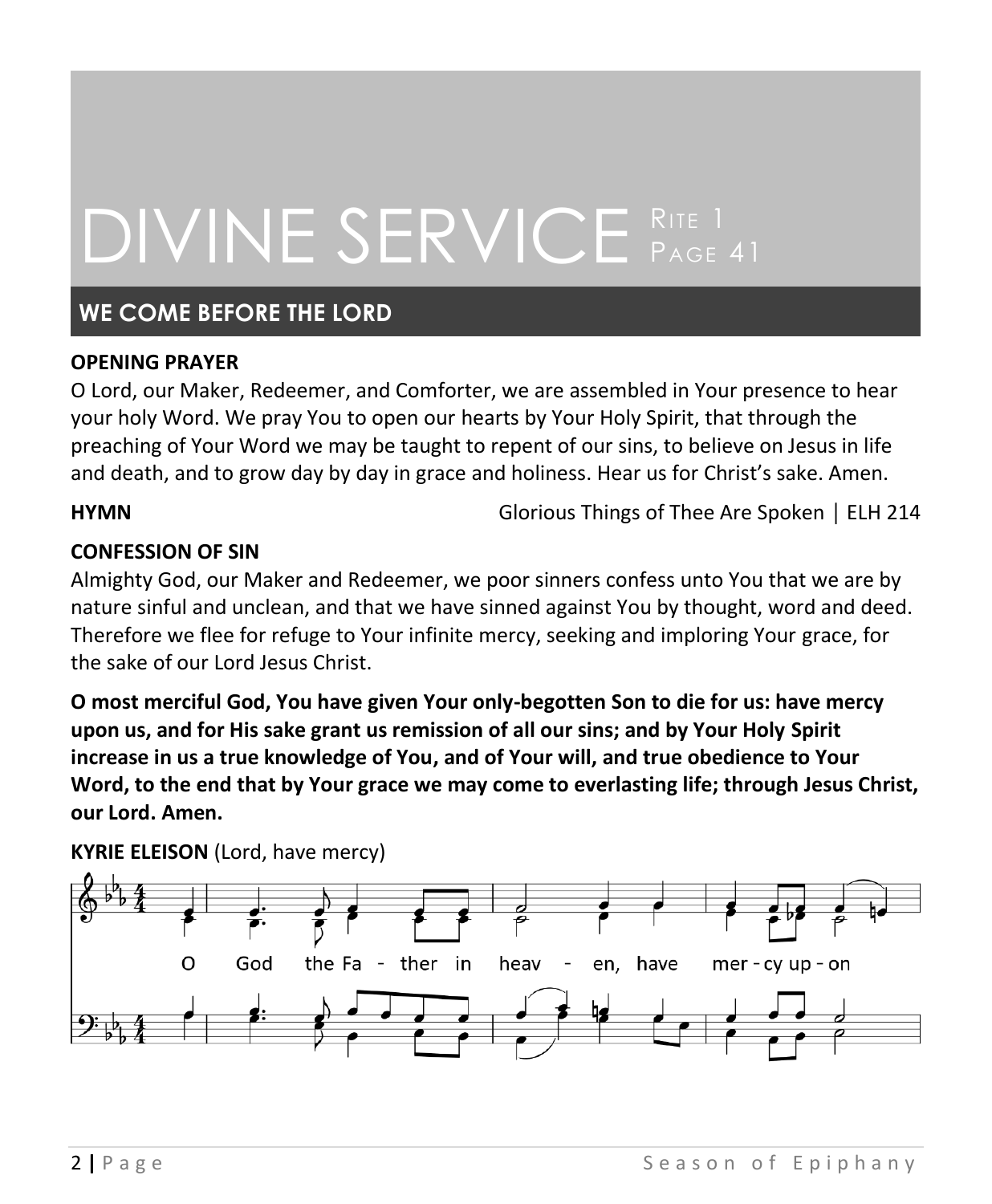

#### **ABSOLUTION**

Hear the holy and comforting Word of our Lord: Come unto me, all you who labor and are heavy laden, and I will give you rest. For God so loved the world that He gave His onlybegotten Son, that whoever believes in Him should not perish but have everlasting life. Lift up your hearts! By the authority of God and of my holy office I forgive you all your sins, in the name of the Father and of the Son and of the Holy Spirit. Amen.

**SALUTATION**

The Lord be with you.



**HYMN** Ye Lands, to the Lord │ ELH 56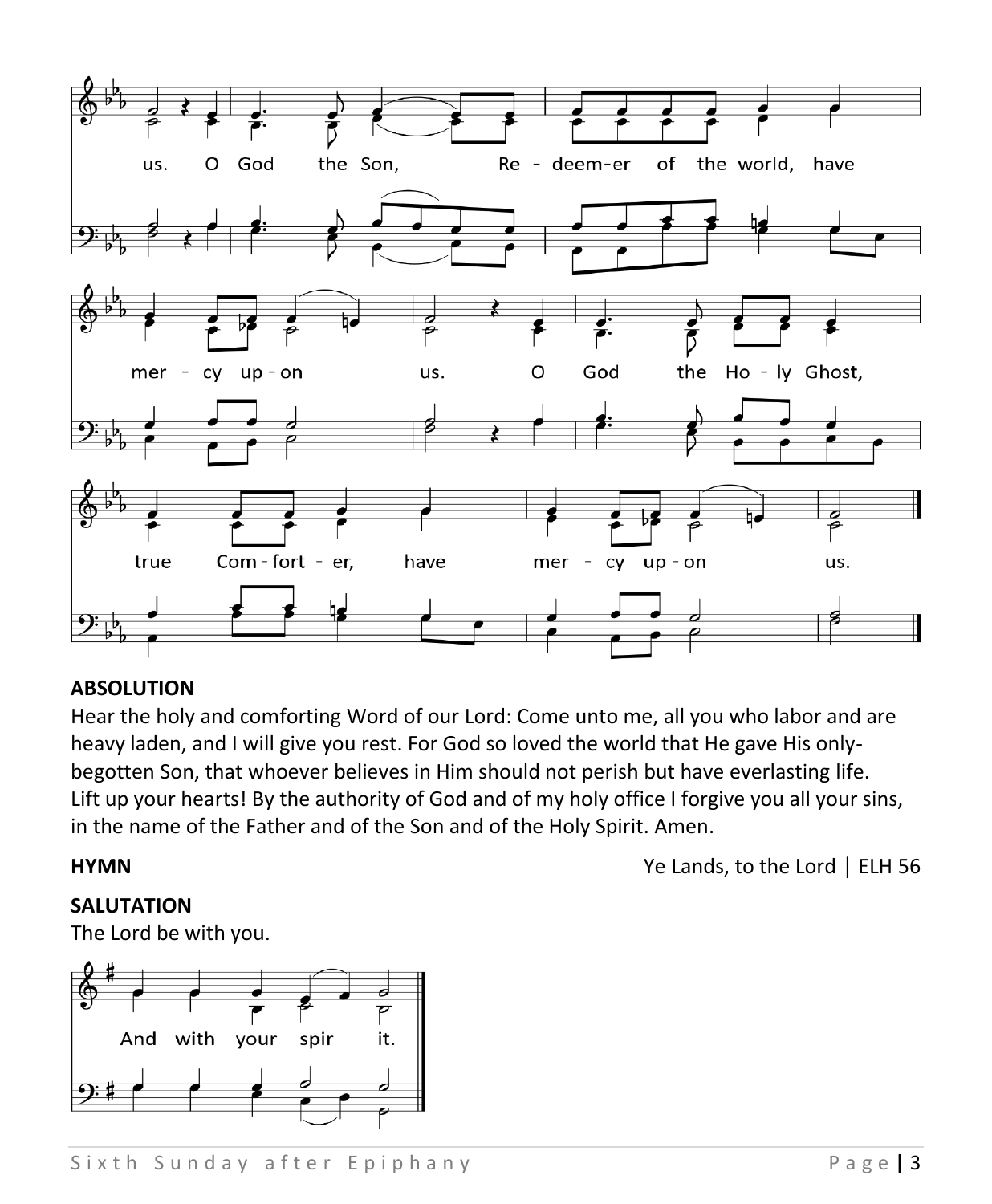### **PRAYER**

O God of power and might, You know that we live in the midst of many great dangers, and in our frailty we cannot stand upright. Give us strength and protection to support us in all peril, and carry us through all temptations; through Your Son, Jesus Christ our Lord, who lives and reigns with You and the Holy Spirit, one God, now and forever.



# **WE HEAR GOD'S WORD Evangelical Heritage Version © 2019**

**OLD TESTAMENT READING** Curses and Blessings | Jeremiah 17:5-8

<sup>5</sup>This is what the LORD says. Cursed is anyone who trusts in mankind, who seeks his strength from human flesh, and who turns his heart away from the Loro. <sup>6</sup>He will be like a juniper bush in the wasteland. He will not see good things when they come. He lives in a dry place in the wilderness, in a salty land where no one lives. <sup>7</sup>But blessed is anyone who trusts in the LORD, whose confidence is in him. <sup>8</sup>He will be like a tree planted by water. It sends out its roots to the stream. It does not fear the heat when it comes. Its leaves will remain green. It is not concerned about a time of drought. It does not stop producing fruit.

**EPISTLE READING** God's grace is enough | 2 Corinthians 12:7b-10

 $7...$ I was given a thorn in my flesh, a messenger of Satan, to torment me, so that I would not become arrogant. <sup>8</sup>Three times I pleaded with the Lord about this, that he would take it away from me. <sup>9</sup>And he said to me, "My grace is sufficient for you, because my power is made perfect in weakness." Therefore I will be glad to boast all the more in my weaknesses, so that the power of Christ may shelter me.  $^{10}$ That is why I delight in weaknesses, in insults, in hardships, in persecutions, in difficulties, for the sake of Christ. For whenever I am weak, then am I strong.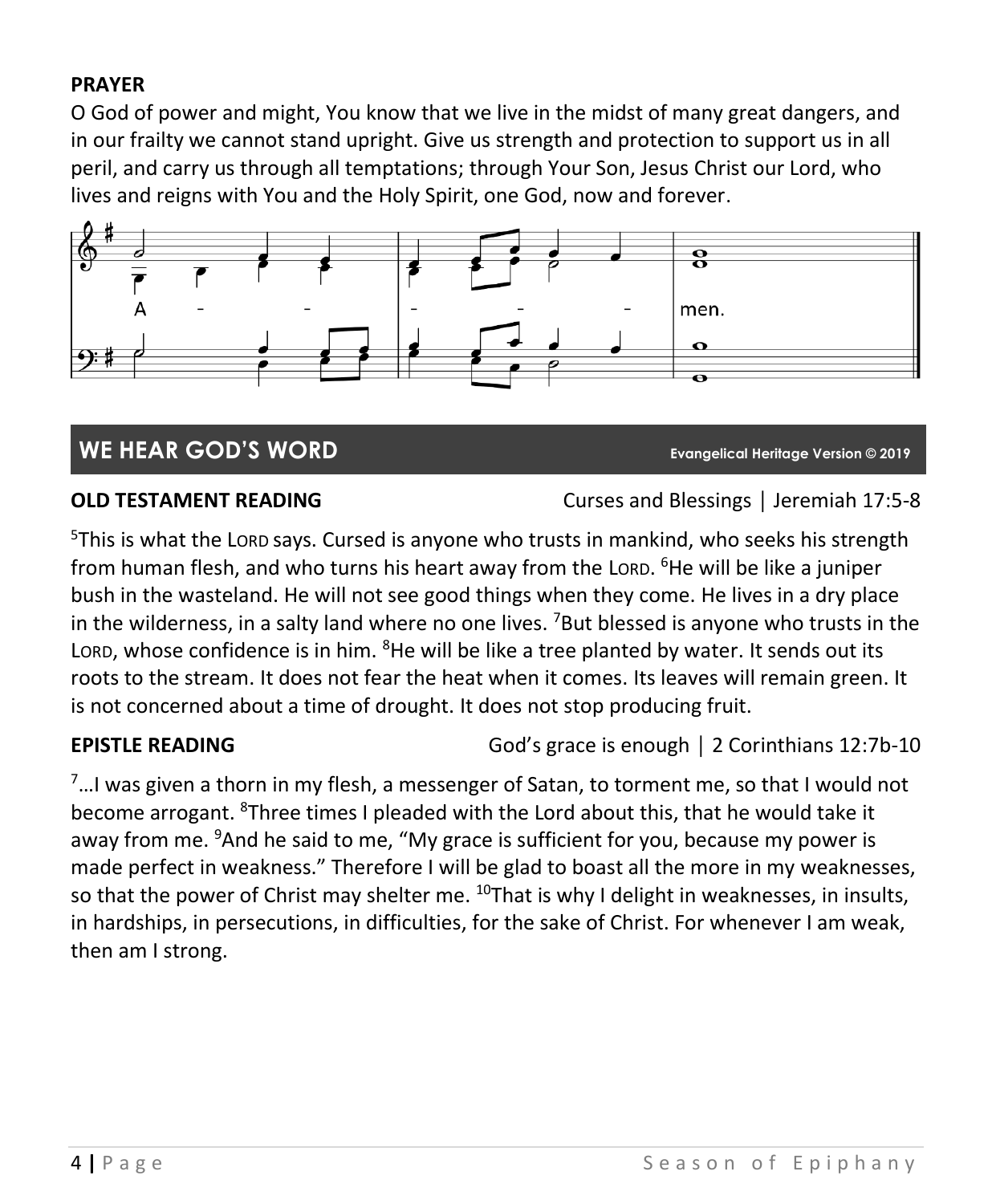

Blest are they, the poor in spirit, theirs is the kingdom of God. Blest are they, full of sorrow, they shall be consoled. **All: Refrain**

Blest are they, the lowly ones, they shall inherit the earth. Blest are they who hunger and thirst; they shall have their fill. **Refrain**

Blest are they who show mercy, mercy shall be theirs. Blest are they, the pure of heart, they shall see God! **Refrain**

Blest are they who seek peace; they are the children of God. Blest are they who suffer in faith, the glory of God is theirs. **Refrain**

Blest are you who suffer hate, all because of me. Rejoice and be glad, yours is the kingdom; shine for all to see.

### **Refrain (twice)**

From Matthew 5:3-12. Words and music David Haas; arr. David Haas and Michael Joncas ©1986 by GIA Publications, Inc. Reprinted under One License # A-721927. Used by Permission.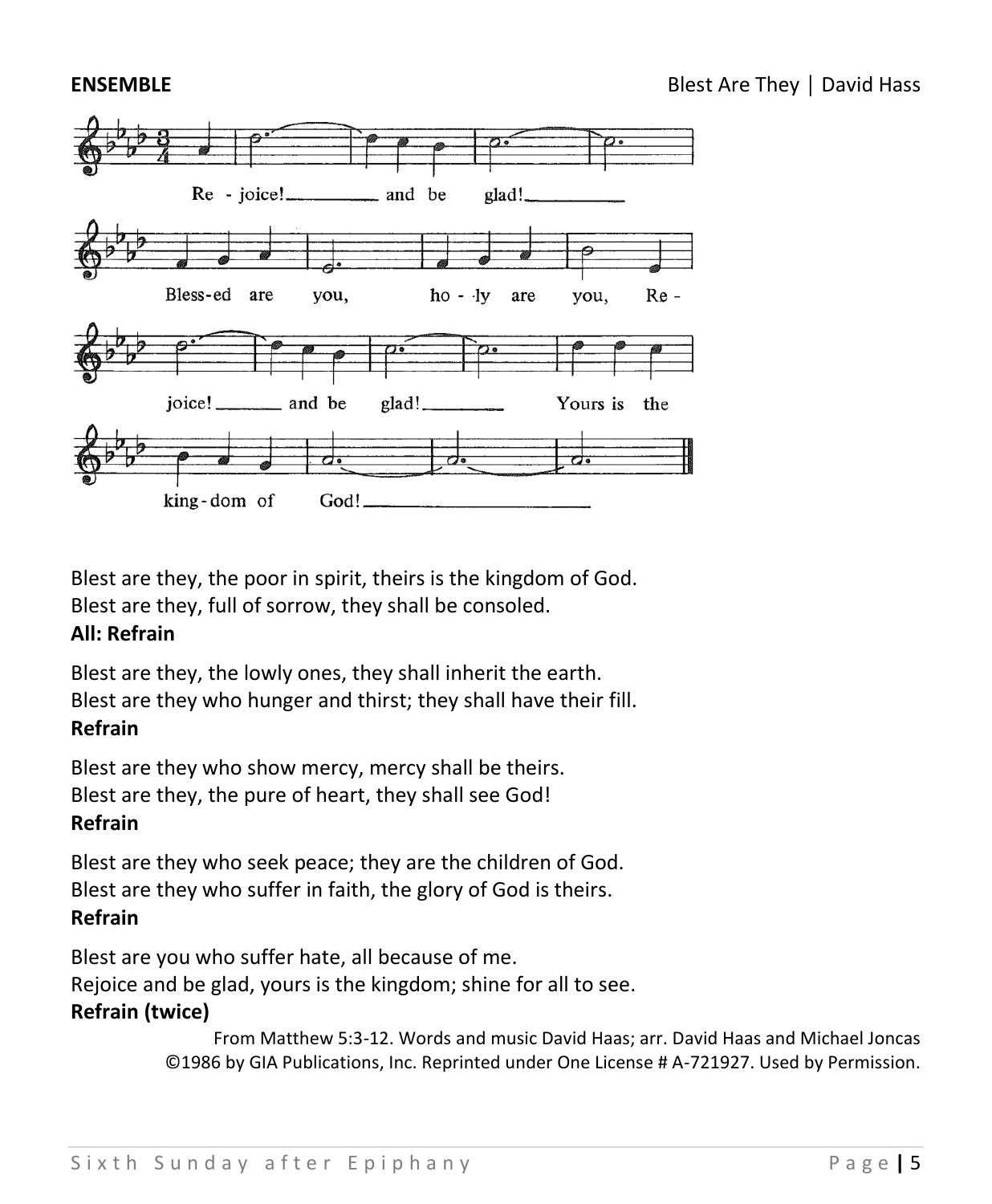$17$ He went down with them and stood on a level place with a large crowd of his disciples and a large number of people from all Judea and Jerusalem, as well as from the coastal area of Tyre and Sidon. These people came to listen to him and to be healed of their diseases.  $18$ Those who were troubled by unclean spirits were also cured.  $19$ The whole crowd kept trying to touch him, because power was going out from him and healing them all.  $^{20}$ He lifted up his eyes to his disciples and said: Blessed are you who are poor, because yours is the kingdom of God. <sup>21</sup>Blessed are you who hunger now, because you will be satisfied. Blessed are you who weep now, because you will laugh.  $^{22}$ Blessed are you whenever people hate you, and whenever they exclude and insult you and reject your name as evil because of the Son of Man.  $^{23}$ "Rejoice in that day and leap for joy because of this: Your reward is great in heaven! The fact is, their fathers constantly did the same things to the prophets." <sup>24</sup>But woe to you who are rich, because you are receiving your comfort now. <sup>25</sup>Woe to you who are well fed now, because you will be hungry. Woe to you who laugh now, because you will be mourning and weeping. <sup>26</sup>Woe to you when all people speak well of you, because that is how their fathers constantly treated the false prophets.

### **NICENE CREED**

I believe in one God, the Father Almighty, Maker of heaven and earth and of all things visible and invisible.

And in one Lord Jesus Christ, the only-begotten Son of God, begotten of His Father before all worlds, God of God, Light of Light, Very God of Very God, begotten, not made, being of one substance with the Father, by Whom all things were made; who for us men and for our salvation came down from heaven and was incarnate by the Holy Spirit of the Virgin Mary and was made man; and was crucified also for us under Pontius Pilate. He suffered and was buried; and the third day He rose again according to the Scriptures; and ascended into heaven, and is seated at the right hand of the Father; and He shall come again with glory to judge both the living and the dead; Whose kingdom shall have no end.

And I believe in the Holy Spirit, the Lord and Giver of life, Who proceeds from the Father and the Son, Who with the Father and the Son together is worshiped and glorified, Who spoke by the Prophets. And I believe one holy Christian and Apostolic Church. I acknowledge one Baptism for the remission of sins, and I look for the Resurrection of the dead and the Life of the world to come.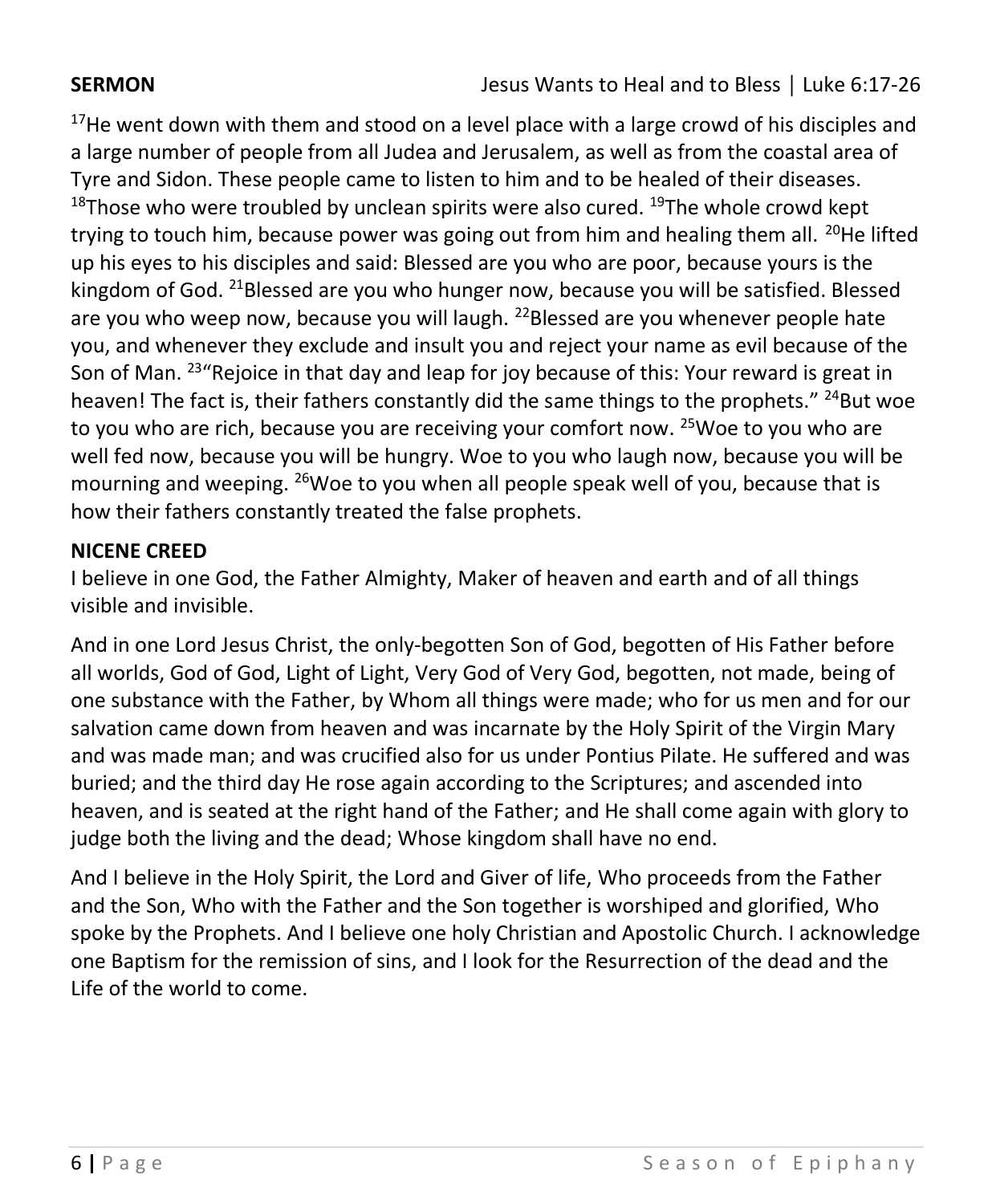

#### **PRAYER OF THE CHURCH**

#### **OFFERING & FRIENDSHIP REGISTER**

### **WE RECEIVE THE SACRAMENT**

*Visitors, please speak with one of our pastors before receiving the Sacrament with us. We welcome members of the ELS and WELS to join us at the Lord's Table.*

#### **PREFACE**

The Lord be with you.



Lift up your hearts unto the Lord.

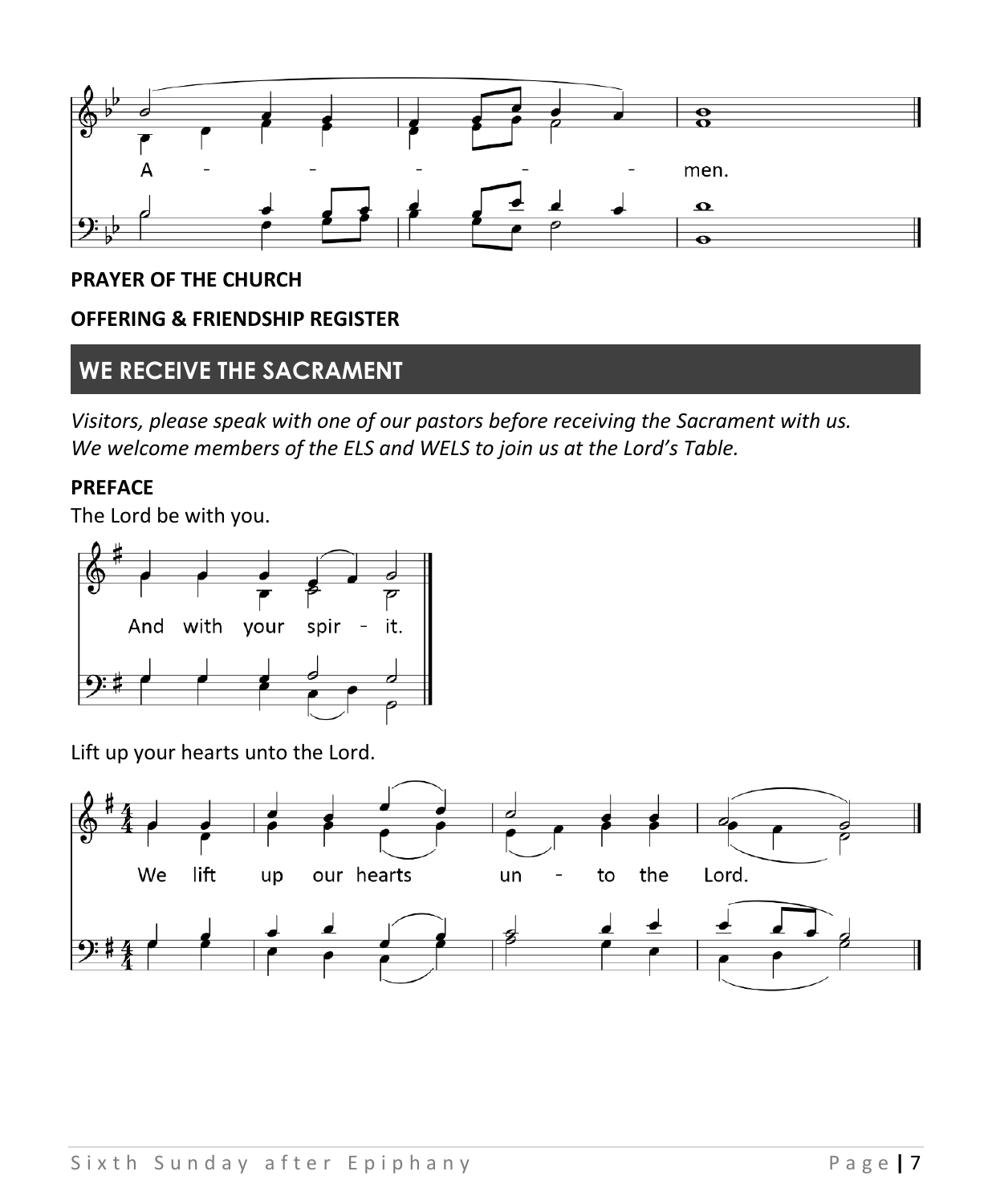Let us give thanks unto the Lord our God.



#### **PROPER PREFACE**

It is truly good, right and salutary that we should at all times and in all places give thanks to You, holy Lord, almighty Father, everlasting God, and now we praise You that You sent us Your only-begotten Son and that in Him, being found in fashion as a Man, You manifested the fullness of Your glory. Therefore with angels and archangels and with all the company of heaven we laud and magnify Your glorious name, evermore praising You and saying:

### **SANCTUS (HOLY, HOLY, HOLY)**

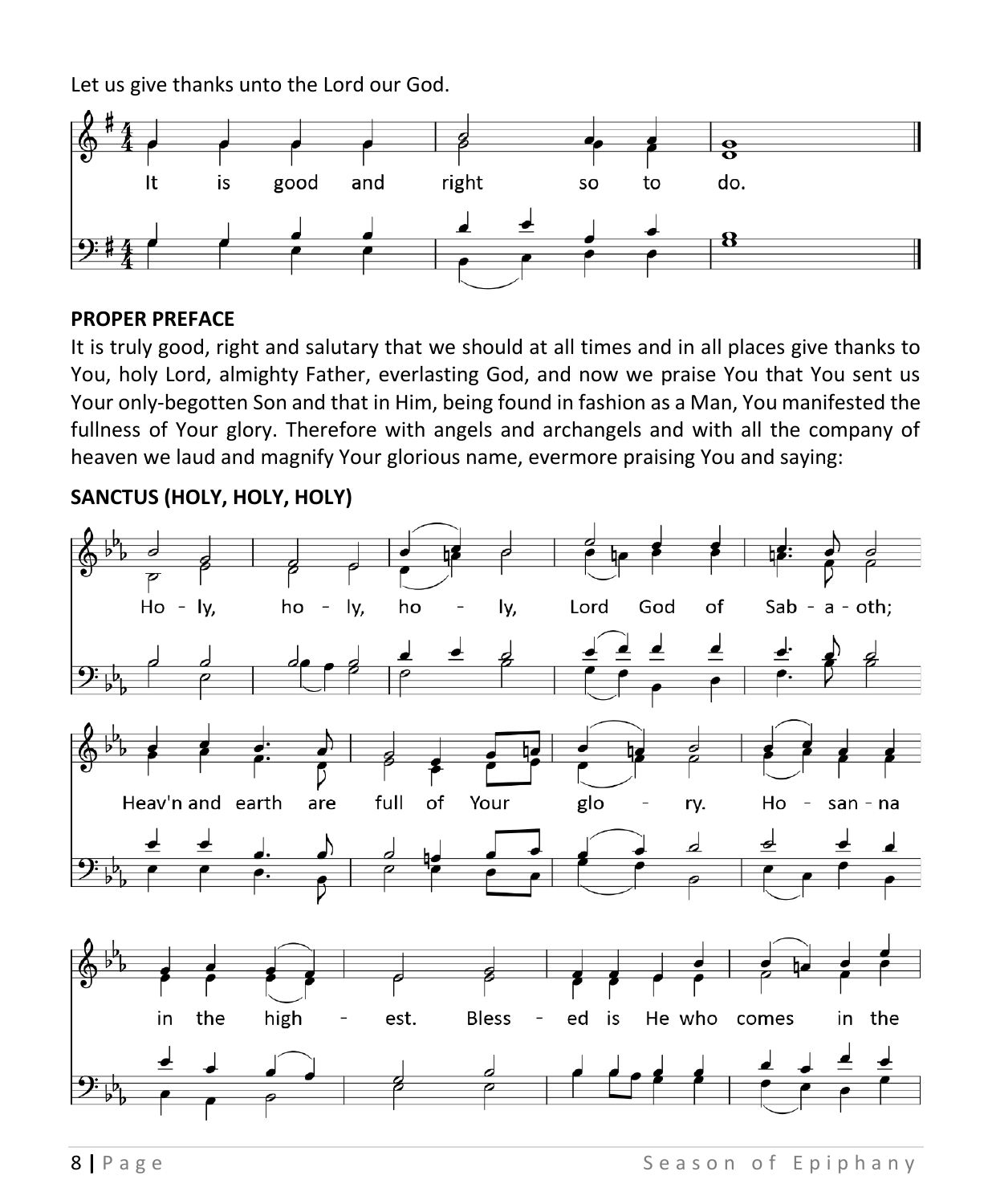

#### **EXHORTATION**

### **LORD'S PRAYER (UNISON)**

Our Father who art in heaven, Hallowed be Thy name, Thy kingdom come, Thy will be done on earth as it is in heaven. Give us this day our daily bread; And forgive us our trespasses, as we forgive those who trespass against us; And lead us not into temptation, But deliver us from evil. For thine is the kingdom, and the power, and the glory, forever and ever.



### **WORDS OF INSTITUTION**

**AGNUS DEI (LAMB OF GOD)**

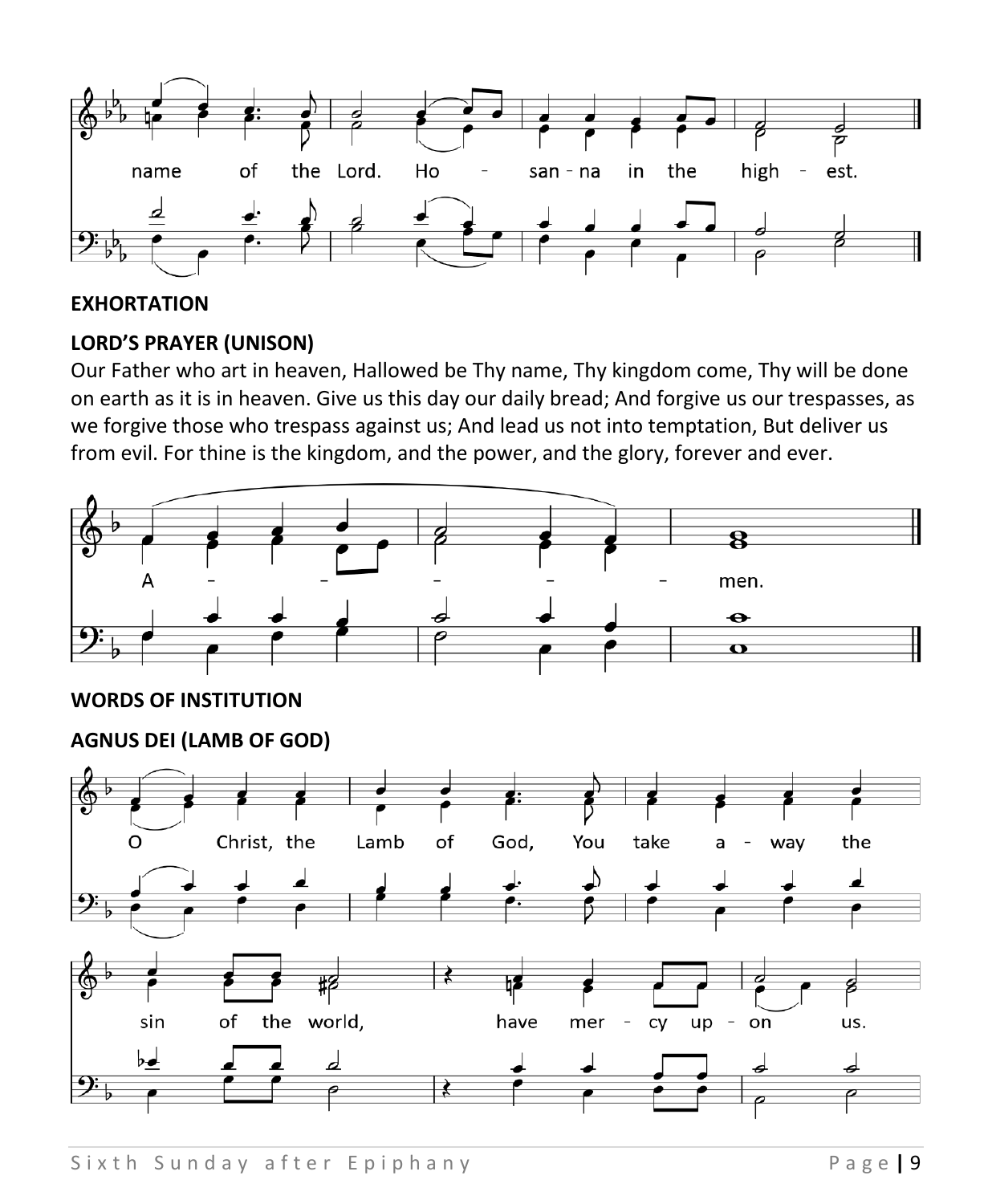

#### **DISTRIBUTION**

**DISTRIBUTION HYMNS** Feed Thy Children, God Most Holy | ELH 599 I Come to Thee, O Blessed Lord │ ELH 495

# **WE GIVE THANKS**

#### **PRAYER**

We thank you, Lord God Almighty, that You have refreshed us with these Your salutary gifts; and we beseech You of Your mercy, to strengthen us through the same in faith toward You, and in fervent love toward one another; through Jesus Christ, Your Son, our Lord.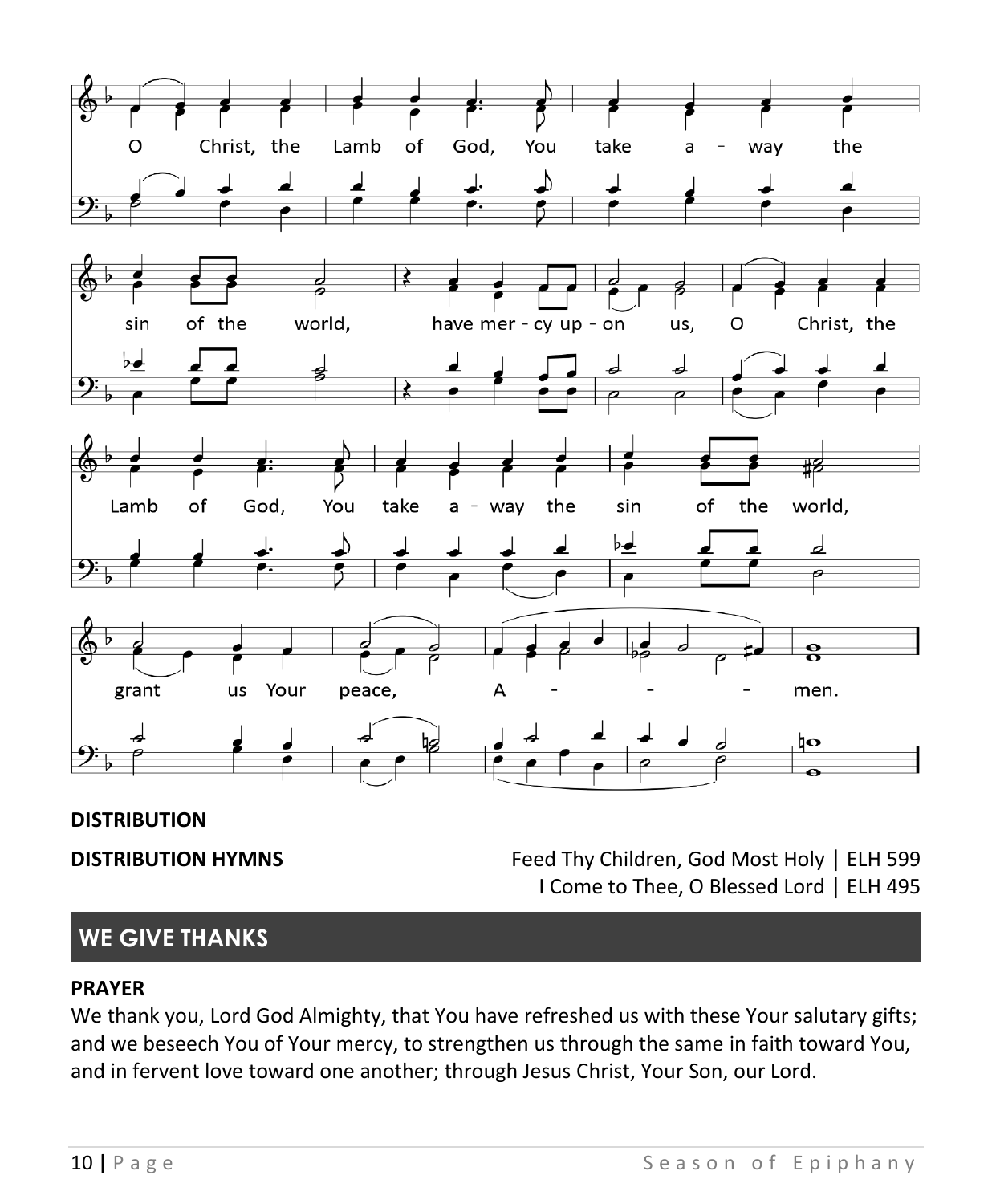

#### **BENEDICTION**

The Lord bless you and keep you.

The Lord make His face shine upon you and be gracious unto you.

The Lord lift up his countenance upon you and give you peace.



**HYMN** There is a Safe and Secret Place │ ELH 218

#### **PRAYER**

O Lord, we render unto You our heartfelt thanks that You have taught us what You would have us believe and do. Help us, O God, by Your Holy Spirit, for the sake of Jesus Christ, to keep Your Word in pure hearts, that we thereby may be strengthened in faith, perfected in holiness, and comforted in life and death. Amen.

| <b>WE THANK THOSE WHO SERVE</b> |                                                                       |  |  |
|---------------------------------|-----------------------------------------------------------------------|--|--|
| Ensemble                        | Eric & Denice Woller, August & Kaitlin Jeske, Tony & Brittany Cordes, |  |  |
|                                 | Pastor Tim Hartwig, Abigail Hartwig, Alison Wierschke                 |  |  |
|                                 | Katie Hartwig   Accompanist/Director                                  |  |  |
| Organist                        | Katie Hartwig                                                         |  |  |
| <b>Communion Assistants</b>     | Paul Fries & Peter Londgren                                           |  |  |
|                                 | Dan Holz & Greg Vandermause                                           |  |  |
| <b>Ushers</b>                   | Josh Ringen & Keith Wiederhoeft                                       |  |  |
|                                 | Todd Olsen & Scott Pithan                                             |  |  |
| Refreshments                    | Peace Group 2                                                         |  |  |